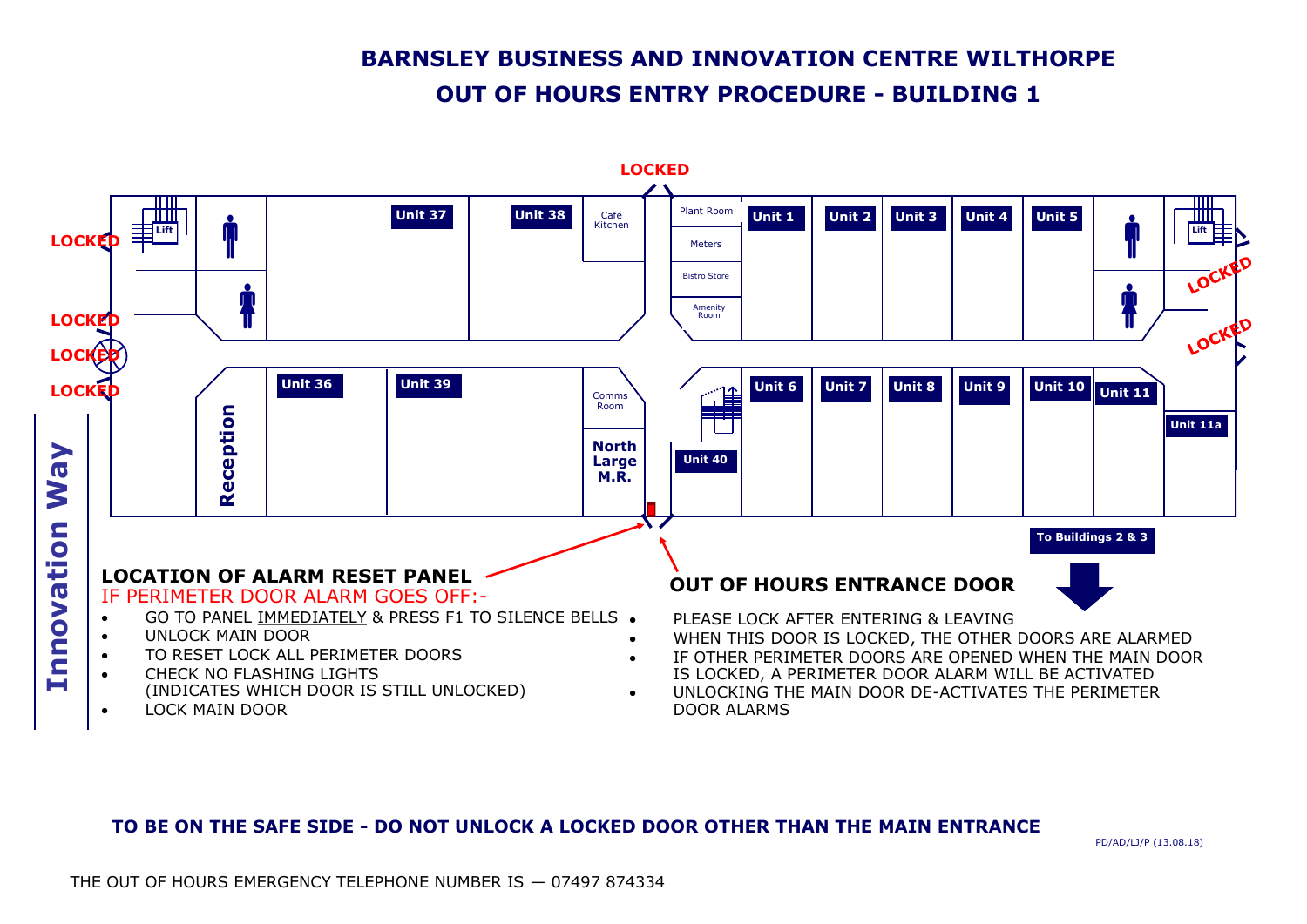# **BARNSLEY BUSINESS AND INNOVATION CENTRE WILTHORPE**

## **OUT OF HOURS ENTRY PROCEDURE - BUILDING 2**





#### **TO BE ON THE SAFE SIDE - DO NOT UNLOCK A LOCKED DOOR OTHER THAN THE MAIN ENTRANCE**